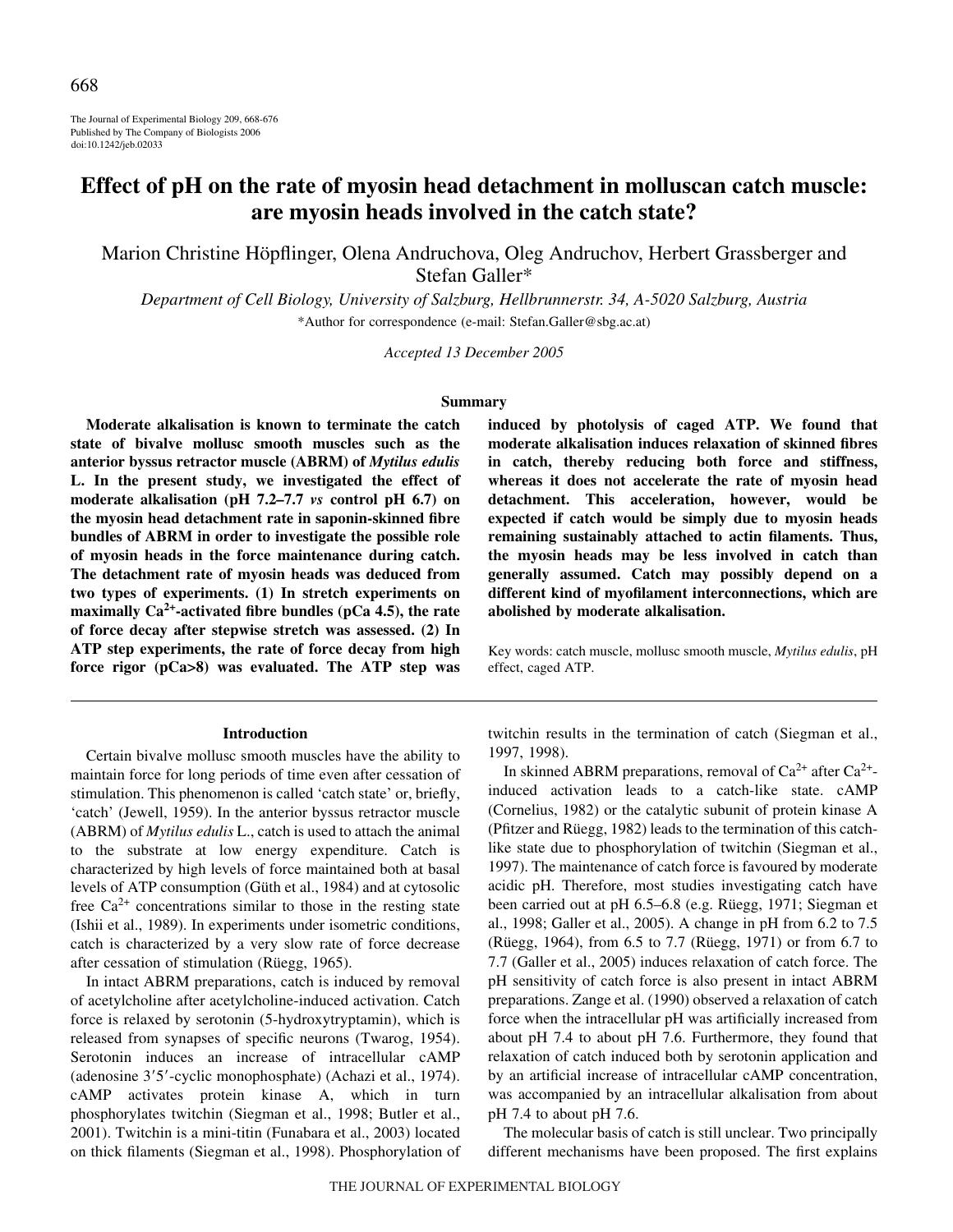catch in terms of myosin heads (cross-bridges) remaining sustainably attached to actin filaments. The very slow force decrease during catch is thought to be due to a very slow detachment of myosin heads (myosin head model; Lowy et al., 1964; Butler et al., 2001). The second envisions the formation of link structures (interconnections), which are different from myosin head cross-bridges, between myofilaments (alternative linkage model; Rüegg, 1963, 1965).

The mechanism of how moderate intracellular alkalisation induces relaxation of catch force is explained differently in the two models. Based on the myosin head model of catch (Lowy et al., 1964; Butler et al., 2001), moderate alkalisation may initiate detachment of myosin heads firmly attached to actin or may extensively accelerate the rate of slowly detaching myosin heads. The initiation or acceleration of myosin head detachment would induce rapid relaxation of the catch state. Based on the alternative linkage model of catch (Rüegg, 1963, 1965), moderate alkalisation may induce abolishment of interconnections linking myofilaments without affecting myosin heads. If the myosin head model is valid, an acceleration of myosin head detachment due to moderate alkalisation would be expected. If this acceleration is not observed, this model is questionable. Therefore, measurements of myosin head detachment at different pH should distinguish between the two proposed models for the mechanism of catch.

There are two approaches for investigation of myosin head detachment rates in skinned muscle fibres: (1) application of stepwise stretches to  $Ca^{2+}$ -activated fibres (stretch experiments) and (2) stepwise increase in ATP concentration under high-force rigor conditions provided by photolysis of caged ATP (ATP step experiments). Stepwise stretches applied to  $Ca<sup>2+</sup>$ -activated fibres are accompanied by an instantaneous force increase, followed by force decay and, subsequently, a delayed force increase. This delayed force increase is called stretch activation. These force transients were demonstrated in insect flight muscle (Pringle, 1978), cardiac muscle (Steiger, 1971), vertebrate skeletal muscle (Huxley and Simmons, 1971; Heinl et al., 1974) and ABRM (Gagelmann et al., 1984). The force decay after stretch seems to represent the detachment of myosin heads, whereas the delayed force increase seems to represent the reattachment of myosin heads (Saeki et al., 1991; Kawai and Zhao, 1993). In ATP step experiments starting at high-force rigor (pCa>8), the initial rapid force decay seems to be determined by myosin head detachment following a sudden binding of ATP (Goldman et al., 1984). In our report, for reasons of simplicity, we do not distinguish between weakly attached (Schoenberg et al., 1984) and detached crossbridges states. Therefore, the term 'attachment' implies transitions from non-force generating states (either detached or weakly attached) to force generating states, and the term 'detachment' implies transitions from force-generating states to non-force-generating states.

In the present study, we investigated the effect of pH on myosin head detachment in both stretch and ATP step experiments. No acceleration of myosin head detachment was

found due to moderate alkalisation. Based on these results, the myosin head model of catch could only remain valid if one assumes that moderate alkalisation accelerates myosin head detachment only in the presence, but not in the absence, of catch. This seems unlikely and, therefore, our results rather support the alternative linkage model, where catch-maintaining interconnections other than the myosin heads are abolished by moderate alkalisation.

## **Materials and methods**

# *Muscle preparations and skinning procedure*

The preparation and skinning procedure of ABRM have been described previously (Galler et al., 2005). Briefly, ABRMs of fresh blue mussels (*Mytilus edulis* L.), obtained from a local sea-food supplier, were isolated (shell length, 4–7 cm). The dissected muscle was teased into several bundles about 0.4 mm wide in artificial seawater  $[490 \text{ mmol } l^{-1}$  NaCl, 8 mmol  $l^{-1}$  KCl, 10 mmol  $l^{-1}$  CaCl<sub>2</sub>, 15 mmol  $l^{-1}$  MgCl<sub>2</sub>, 1 mmol  $l^{-1}$ –1 4-(2-hydroxyethyl)piperazine-1-ethanesulfonic acid (Hepes), pH 7.2]. These bundles were skinned in two different solutions containing 0.05% (w/v) saponin (Cornelius, 1980; Chick and Stephenson, 1995; Galler et al., 2005). The first skinning solution (sodium skinning solution) comprised: 132 mmol  $l^{-1}$  sodium propionate, 5 mmol  $l^{-1}$  ethylene glycolbis(2-aminoethylether)-*N*,*N*,*N'*,*N'*-tetraacetic acid (EGTA), 7 mmol  $l^{-1}$  Na<sub>2</sub>H<sub>2</sub>ATP, 2 mmol  $l^{-1}$  MgCl<sub>2</sub>, 10 mmol  $l^{-1}$  3morpholinopropanesulfonic acid (Mops),  $2$  mmol  $l^{-1}$ dithioerythritol (DTE), 646 mmol<sup>1-1</sup> sucrose, 0.05% (w/v) saponin, pH adjusted to 6.9 with KOH. The second skinning solution (potassium skinning solution) comprised:  $5 \text{ mmol } l^{-1}$ EGTA, 5 mmol  $l^{-1}$  MgCl<sub>2</sub>, 1 mmol  $l^{-1}$  NaN<sub>3</sub>, 20 mmol  $l^{-1}$ imidazole, 5 mmol  $l^{-1}$  Na<sub>2</sub>H<sub>2</sub>ATP, 150 mmol  $l^{-1}$  KCl, 150 mmol<sup>1-1</sup> sucrose, 1 mmol<sup>1-1</sup> DTE, 0.05% (w/v) saponin, pH adjusted to 6.7 with KOH. The skinning procedure took about 30 min in total and was carried out at  $20-24$ °C.

# *Experimental setup and procedure*

For mechanical experiments, skinned fibre bundles of 50–200  $\mu$ m diameter and 1.9–4.3 mm length were used. The bundles were mounted horizontally between two vertically oriented pins of an isometric apparatus (compliance,  $4 \mu m$  mN<sup>-1</sup>). One pin was attached to a force sensor; the other pin was attached to a stepping motor.

The apparatus and the methods for mechanical measurements have been described previously (Galler and Hilber, 1994). A force sensor AE 801 (SensoNor, Horten, Norway) with a resonance frequency of  $\sim$ 7.5 kHz was used. Rapid changes (within  $\sim$ 1 ms) of fibre length were achieved by a feedback-controlled stepping motor based on a Ling vibrator. A cuvette transporting system provided quick changes of solutions. For ATP step experiments, fibre bundles were immersed in a 10  $\mu$ l droplet of either Ca<sup>2+</sup>- or EGTA-rigor solution containing caged ATP (disodium adenosine 5'triphosphate, P3 -1-(2-nitrophenyl)ethyl ester; Calbiochem, La Jolla, CA, USA). A xenon flash lamp (Optoelektronik,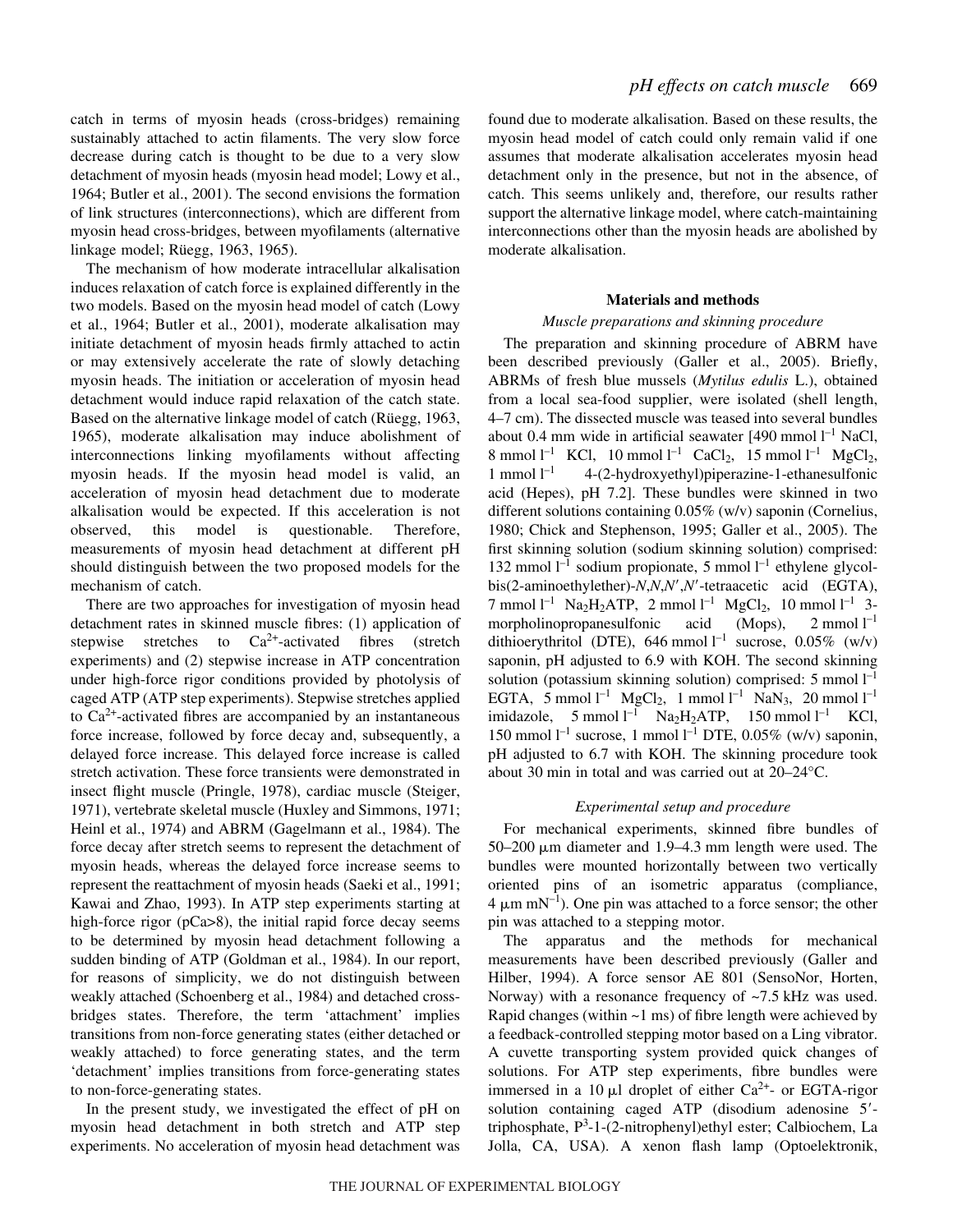Hamburg, Germany) was used to generate UV flashes for photolysis of caged ATP.

All mechanical experiments were carried out at 22.0–22.5 $\degree$ C. Results are expressed as means  $\pm$  s.d. The significance of differences between means was calculated using Student's *t*-test for paired samples in stretch experiments and for unpaired samples in ATP step experiments.

## *Solutions*

Solutions used for the mechanical experiments contained  $150$  mmol  $l^{-1}$  sucrose, 5 mmol  $l^{-1}$  EGTA, 0.9 mmol  $l^{-1}$  free Mg<sup>2+</sup> and 1 mmol  $l^{-1}$  DTE. The ionic strength was adjusted to 0.20 mol  $l^{-1}$  with KCl, and the pH was adjusted to 6.7, 7.2, 7.4 or 7.7 using KOH. The free  $[Ca^{2+}]$  was measured using a calcium-sensitive electrode (Fluka 21188) and was expressed as  $pCa = -log[Ca^{2+}]_{free}$ . Rigor solutions (EGTA-rigor,  $pCa > 8$ ;  $Ca<sup>2+</sup>-rigor$ ,  $pCa \, 4.5$ ) additionally contained 50 mmol  $l^{-1}$  Mops, whereas activation (pCa 4.5) and relaxation solutions ( $p$ Ca>8) contained 20 mmol  $l^{-1}$ imidazole, 5 mmol  $l^{-1}$  Na<sub>2</sub>H<sub>2</sub>ATP, 5 mmol  $l^{-1}$  disodium creatine phosphate, 1 mmol  $l^{-1}$  NaN<sub>3</sub>, 1 mmol  $l^{-1}$  DTE and 30 U  $ml^{-1}$  creatine phosphokinase.

To prevent force development during induction of lowforce rigor, 50 mmol  $l^{-1}$  2,3-butanedione monoxime (BDM) was added to these rigor solutions by replacing 50 mmol  $l^{-1}$  sucrose. In rigor solutions used for photolysis experiments, 10 mmol  $l^{-1}$  caged ATP was added by replacing 55 mmol  $l^{-1}$  KCl. These solutions contained 10 mmol  $l^{-1}$  DTE in order to quench free radicals, which are produced by caged ATP photolysis. The ATP concentration after flash photolysis was assumed to be  $\sim$ 1.5 mmol l<sup>-1</sup>. This estimation is based on a study which showed that, under comparable conditions, the same type of xenon flash lamp photolysed ~15% of present caged ATP (Arner et al., 1987).

#### **Results**

#### *Effect of moderate alkalisation on force and stiffness*

Fig. 1A shows a recording of force and stiffness in a skinned ABRM fibre bundle. The stiffness is characterized by the amplitude of the spikes, which represent force responses following repetitive rectangular stretches. These stretches were applied with 0.2 Hz,  $0.2\%$  of fibre length in amplitude and 0.2 s in duration. The length changes were obtained within  $\sim$ 1 ms. After activation at pCa 4.5, a change in pH from control (pH 6.7) to pH 7.4 and back to control was applied. The pH change was associated with only small changes in force and stiffness. Removal of  $Ca^{2+}$  (pCa>8) induced a relaxation, which progressively slowed down with time, resulting in a tension remnant (catch). Subsequently, a change in pH from pH 6.7 to pH 7.4 accelerated relaxation and reduced force and stiffness to basal values, thereby abolishing catch. A return from pH 7.4 to pH 6.7 caused no changes in stiffness and force. Subsequent



Fig. 1. (A) Force recording of a skinned fibre bundle of anterior byssus retractor muscle (ABRM) of common muscle *Mytilus edulis*. The spikes represent the force responses following repetitive stretches  $(0.2~\text{Hz}, 0.2\%$ of the fibre length in amplitude and  $0.2 s$  in duration), which serve as a measure of stiffness. The solution sequence is indicated. (B) Force–stiffness diagram of another ABRM fibre bundle undergoing the protocol shown in A. The stiffness  $(mN\%L_0)$  was calculated by relating the maximal positive amplitude of the stretch-induced force peaks (mN) to the (constant) relative length change (%*L*<sub>0</sub>). Open circles, activation solution at pH 6.7; open triangles, relaxation solution at pH 6.7; filled triangles, relaxation solution at pH 7.4.

new  $Ca^{2+}$  activation led to an increase of both force and stiffness to values similar to those observed at the previous maximal activation, while removal of  $Ca^{2+}$  induced again a progressively slow relaxation, i.e. it caused catch (not shown). Fig. 1B shows the relationship between stiffness and force in another fibre bundle undergoing the protocol presented in Fig. 1A. Note that during  $Ca^{2+}$  activation, stiffness increased in proportion to force, whereas after removal of  $Ca^{2+}$  (at pH 6.7) a comparatively large decay of force was associated with only a small decrease in stiffness, indicating a significant increase in the ratio of stiffness to force. Subsequently, the change from pH 6.7 to pH 7.4 caused a decay of both stiffness and force back to basal levels.

The experiment shown in Fig. 1A was repeated on seven ABRM fibre bundles. In each case, qualitatively the same result was obtained. Thus, it appears that moderate alkalisation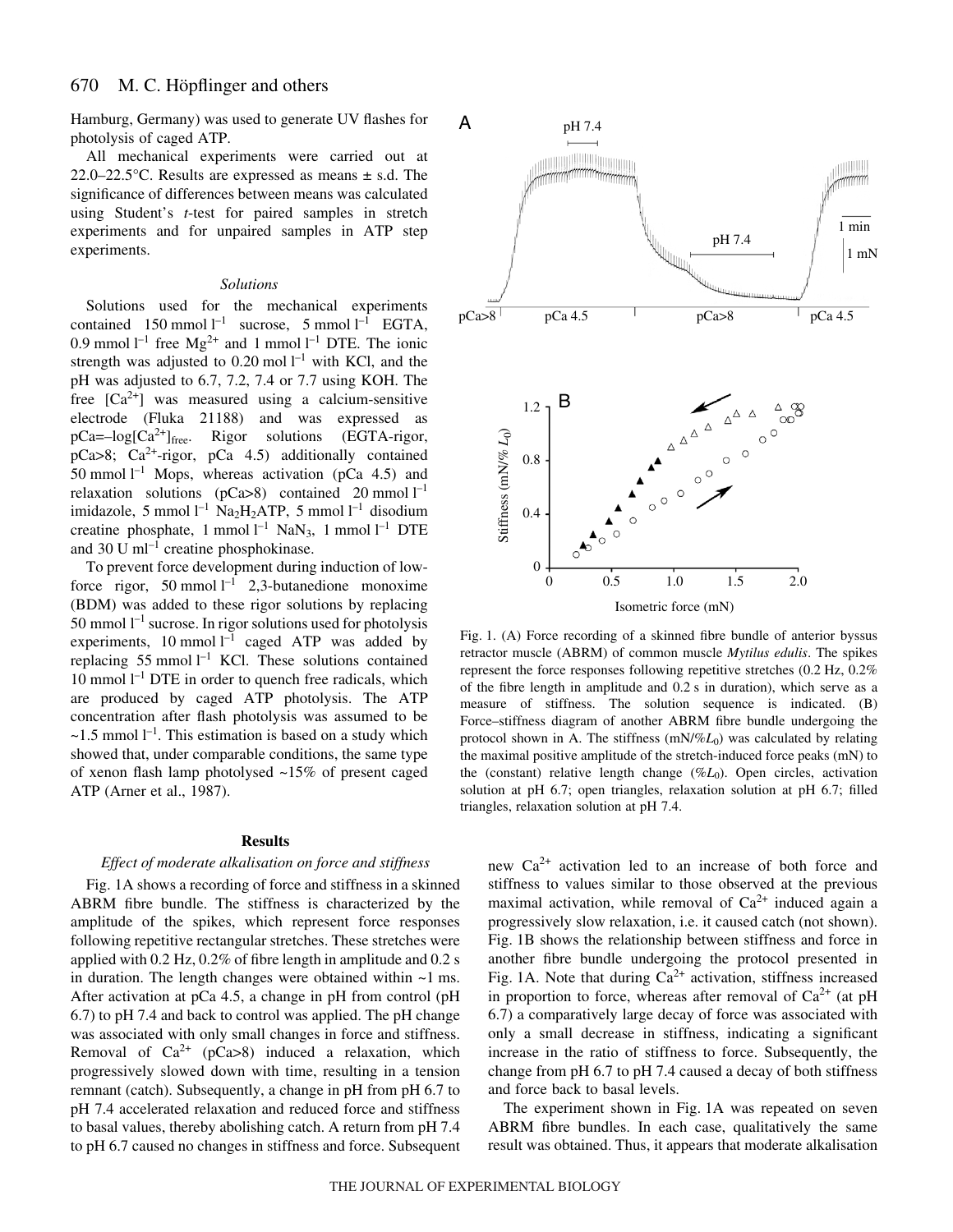

enforces a decline of both stiffness and force during catch, but not during  $Ca^{2+}$  activation. In further experiments, the force relaxation was investigated at various pH values. The enhancement of relaxation increased in a graded manner with increasing pH (pH 7.2, 7.4 and 7.7; data not shown). All seven experiments clearly showed that the pH-induced abolition of catch, represented by the decline of stiffness and force in relaxation solution, was not reversible simply by changing the pH back to the control value. For the re-establishment of catch, a new  $Ca^{2+}$  activation is required.

# *Stretch-induced force transients*

For investigating stretch-induced force transients, rapid stretches (within  $\sim$ 1 ms), 0.2–0.3% of fibre length in amplitude and 10–15 s in duration, were applied on maximally  $Ca^{2+}$ activated fibre bundles. During the  $Ca^{2+}$  activation, the pH was changed in the sequence 'control–test–control', where 'control' means pH 6.7, and 'test' means moderate alkalisation (pH 7.2, 7.4 or 7.7). In some experiments with pH 7.4, the sequence was test–control–test. The stretches caused a simultaneous rise in force, followed by a decrease and delayed increase, called stretch activation (Fig. 2A–C). The following time parameters of force transients were evaluated: *t* 2, the time from the beginning of stretch to the onset of delayed rise in force, and *t* 3, the time from beginning of stretch to the peak of delayed rise in force. The reproducibility of force transients in solutions of the same pH was  $\pm 1\%$  for  $t_2$  and  $\pm 4\%$  for  $t_3$  on average.

As shown in Fig. 2 and summarized in Table 1, stretchinduced force transients became slower with increasing pH. Compared with control conditions (pH  $6.7$ ),  $t_2$  increased  $\sim$ 1.4 times at pH 7.2, ~1.8 times at pH 7.4 and ~2.3 times at pH 7.7. *t*<sup>3</sup> increased ~1.4 times at pH 7.2, ~1.6 times at pH 7.4 and ~1.8 times at pH 7.7. In control–test–control experiments with pH 7.4 ( $N=3$ ), the following results were obtained:  $435\pm58$  ms at pH 6.7 and 771±63 ·ms at pH 7.4 for *t* 2; 1069±130 ·ms at pH 6.7 and  $1779\pm143$  ms at pH 7.4 for  $t_3$ . In test-control-test experiments with pH  $7.4$  ( $N=3$ ), the following results were obtained: 473±66 ·ms at pH 6.7 and 835±105 ·ms at pH 7.4 for  $t_2$ ; 1185 $\pm$ 80 ms at pH 6.7 and 1733 $\pm$ 91 ms at pH 7.4 for  $t_3$ . Since the values of both solution sequences were similar, they were combined in Table 1.

## *ATP step experiments*

The effect of pH on detachment rates of myosin heads was also investigated in experiments in which ATP was liberated from caged ATP. Fig. 3 shows original force recordings of an

Fig. 2. Original force recordings of stretch experiments on maximally  $Ca<sup>2+</sup>$ -activated (pCa 4.5) skinned anterior byssus retractor muscle (ABRM) fibre bundles. (A–C) High time resolution force recordings during stretch experiments under indicated conditions. Control (pH 6.7) and test recordings of each set were obtained on the same fibre bundle and at the same stretch amplitude. Note that the delayed force increase (time parameter  $t_3$ ) and the immediate force decay following stretch (time parameter  $t_2$ ) are slowed by moderate alkalisation.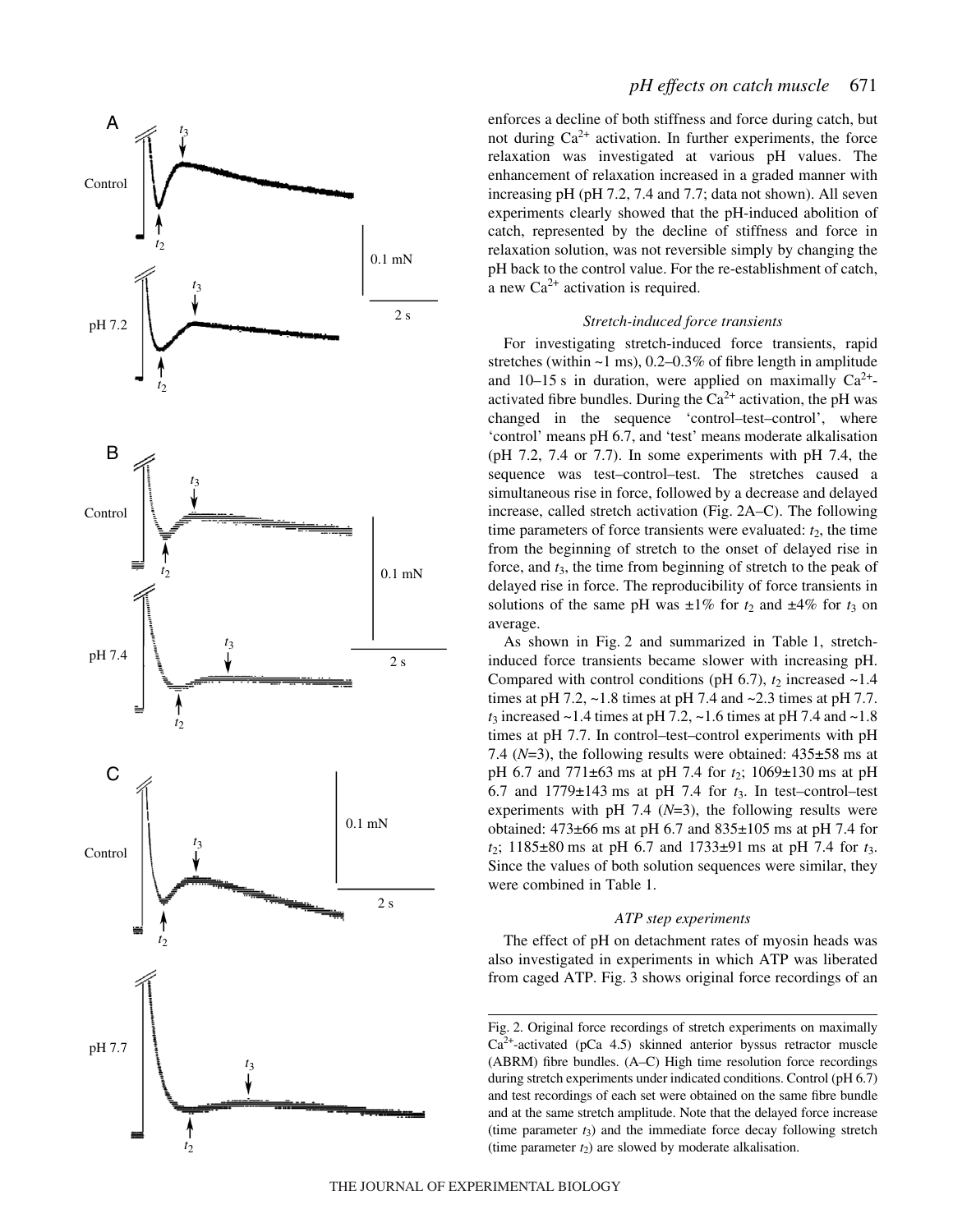|                                                | $\cdot$           |                    |                   |                   |  |
|------------------------------------------------|-------------------|--------------------|-------------------|-------------------|--|
|                                                | $pH$ 6.7, control | pH 7.2             | pH 7.4            | pH 7.7            |  |
| Stretch experiments                            |                   |                    |                   |                   |  |
| $t_2$ (ms)                                     | $454\pm60(17)$    | $639\pm89(4)$      | $803\pm84(6)$     | $1059 \pm 104(7)$ |  |
| $t_3$ (ms)                                     | $1127\pm 105(17)$ | $1596 \pm 126$ (4) | $1756 \pm 117(6)$ | $2040\pm131(7)$   |  |
| ATP step experiments                           |                   |                    |                   |                   |  |
| $\Delta T^{\text{fast decay}}$ (%)             | $44.8 \pm 7.2(5)$ |                    | $65.5\pm8.3(7)$   |                   |  |
| $r^{\text{slow decay}}$ (% min <sup>-1</sup> ) | $2.0\pm0.1(5)$    |                    | $2.2 \pm 0.1(5)$  |                   |  |
| $\tau^{\text{fast decay}}$ (ms)                | $495\pm90(5)$     |                    | $478 \pm 70(7)$   |                   |  |
| $t\frac{1}{2}$ fast decay (ms)                 | $331\pm42(5)$     |                    | $319\pm37(7)$     |                   |  |
| $\tau^{\text{force rise}}$ (ms)                | 590±43(7)         |                    | $1339 \pm 502(7)$ |                   |  |
| $t_{\frac{1}{2}}$ force rise (ms)              | $441\pm48(7)$     |                    | $1024 \pm 125(7)$ |                   |  |

Table 1. *Parameters obtained from stretch and ATP step experiments at different pH*

Values are means  $\pm$  s.d. (*N*).

Parameters obtained from stretch experiments:  $t_2$ , time from the beginning of stretch to the onset of delayed force increase;  $t_3$ , time from the beginning of stretch to the peak of delayed force increase.

Parameters obtained from ATP step experiments:  $\Delta T^{\text{fast decay}}$ , extent of force decay within the initial rapid phase;  $r^{\text{slow decay}}$ , the rate of force decay per min within the slow (almost linear) phase;  $\tau^{\text{fast decay}}$ ,  $t_2^{\text{fast decay}}$ , time constant and half-time, respectively, of force decay in the initial rapid phase;  $\tau^{\text{force rise}}$ ,  $t_{\frac{1}{2}}^{\text{force rise}}$ , time constant and halftime, respectively, of force rise.

Significances for statistic differences:  $t_2$  and  $t_3$ ,  $P<0.01$  for each test condition against control condition (paired Student-*t*-tests);  $\tau^{\text{force rise}}$  $t_{\frac{1}{2}}$  force rise and  $\Delta T^{\text{fast decay}}$ , *P<*0.01 for test and control condition (unpaired Student's *t*-tests);  $r^{\text{slow decay}}$ , *P<*0.05 for test and control condition (unpaired Student's *t*-tests). The time parameters  $\tau^{\text{fast decay}}$  and  $t_2^{\text{fast decay}}$  are not significantly different between test and control condition (*P*>0.23, unpaired Student's *t*-test).

exemplary ATP step experiment at low (A) and high (B) time resolution. For induction of high-force rigor,  $Ca^{2+}$ -activated fibre bundles were transferred from activation solution to  $Ca^{2+}$ rigor solution followed by EGTA-rigor solution. Subsequently, fibre bundles were transferred to EGTA-rigor solutions containing 10 mmol  $l^{-1}$  caged ATP either of pH 6.7 (control condition) or of pH 7.4 (test condition). Flash photolysis of caged ATP led to an initial rapid force decay (rapid phase) followed by a much slower force decay (slow phase). As shown by Butler et al. (2001), the force decay of this slow phase is strongly accelerated by cAMP, and thus it may represent the catch state of ABRM. For analyzing the force responses, the following parameters were evaluated: (1) the amplitude of force decay within the initial rapid phase from 0 to 5 s after flash,  $\Delta T^{\text{fast decay}}$ ; (2) the rate of force decay within the slow (almost linear) phase from  $4$  to  $5$  min after flash,  $r^{\text{slow decay}}$ ; (3) the time constant of force decay within the initial rapid phase from  $0.1$  s to  $1.5$  s after flash (single exponential function with  $r^2 > 0.998$ ,  $\tau^{\text{fast decay}}$ ; (4) the half-time of force decay within the initial rapid phase from  $0$  to  $5s$  after flash  $(t<sub>2</sub><sup>fast decay</sup>)$ . The means  $\pm$  s.d. of these parameters for fibre bundles measured either at control pH or pH 7.4 are given in Table 1.  $\Delta T^{\text{fast decay}}$  was 1.5 times larger at pH 7.4 ( $P<0.01$ ). In

Fig. 3. ATP step experiments starting at high force rigor. A stepwise increase of ATP concentration was induced by flash photolysis of caged ATP. (A) Force recording at low time resolution, indicating the conditions for induction of high-force rigor and subsequent force decay induced by an ATP step. (B) Superimposed force recordings at high time resolution of ATP step under control (pH 6.7) and test conditions (pH 7.4).

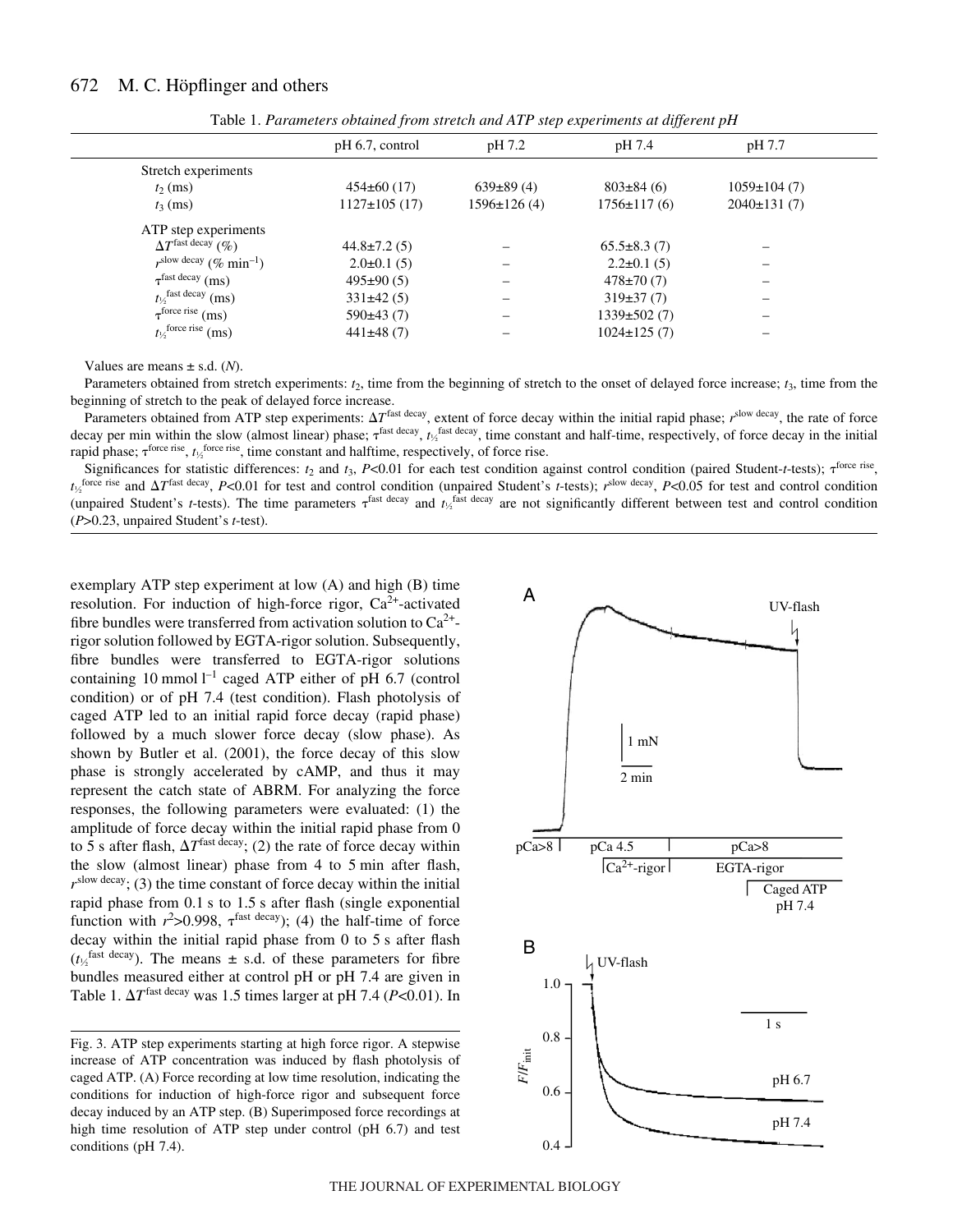

Fig. 4. Superimposed force recordings of ATP step experiments starting at low force rigor at pH 6.7 and pH 7.4. The force was normalised to that measured 10 s after flash. The force increase was induced by a stepwise increase of ATP concentration after induction of low-force rigor in the presence of high  $Ca^{2+}$  concentration (pCa 4.5).

addition, *r*slow decay was 1.1 times faster at pH 7.4 (*P*<0.05). However,  $\tau^{\text{fast decay}}$  and  $t_{\gamma_2}^{\text{fast decay}}$  did not differ significantly between pH 6.7 and pH 7.4 (*P*>0.23).

In other experiments, we investigated the force response induced by an ATP step in low-force rigor (Fig. 4). For induction of low-force rigor, preparations were transferred initially from relaxation solution to EGTA-rigor and then to  $Ca<sup>2+</sup>$ -rigor solution. To avoid force development during rigor induction, 50 mmol  $l^{-1}$  BDM was present in these solutions. After induction of rigor, the fibre bundle was transferred to  $Ca^{2+}$ -rigor without BDM. Subsequently, fibre bundles were transferred to  $Ca^{2+}$ -rigor solutions containing 10 mmol  $I^{-1}$ caged ATP either of pH 6.7 (control condition) or of pH 7.4 (test condition). The ATP step produced a rapid force increase. For analysis, the time constant of the force rise within 0.05 s and 1.5 s after flash ( $\tau^{\text{force rise}}$ ) was determined (single exponential function with  $r^2 > 0.992$ ). In addition, the half-time of force rise  $(t_2^{\text{force rise}})$  was evaluated within 0 s and 5 s after flash. Both  $\tau^{\text{force rise}}$  and  $t_{\frac{1}{2}}^{\text{force rise}}$  were ~2.3 times larger at pH 7.4 than at pH  $6.7$  (Table 1).

#### **Discussion**

Catch is a physiologically important phenomenon for maintaining force at low energy expenditure. The phenomenon is present, for example, in the adductor muscles and in ABRM of *Mytilus edulis*; the former hold the shell closed, whereas the latter helps to attach the animal to the substrate. The molecular events underlying catch are still unclear. A moderate alkalisation of the intracellular environment is known to enforce relaxation of catch force in both intact (Zange et al., 1990) and glycerol-extracted ABRM preparations (Rüegg, 1964, 1971). This was confirmed in saponin-treated fibre bundles in the present study and in one of our previous studies (cf. fig.  $1A$  in Galler et al., 2005). When catch is abolished by serotonin in intact ABRM, the pH changes from approximately pH 7.4 and pH 7.6 (Zange et al., 1990). The pH changes applied in the present study were larger, ranging stepwise from pH 6.7 (control) to 7.2, 7.4 and 7.7. The reason for the different pH sensitivity of intact and skinned ABRM preparations is not known; it was observed also by other investigators (Rüegg, 1971; Siegman et al., 1998; Galler et al., 2005).

The effect of moderate alkalisation on catch seems not to depend on cAMP-induced twitchin phosphorylation. In one of our previous studies (cf. fig. 1A of Galler et al., 2005), we showed that moderate alkalisation enforced relaxation of catch force after a low force level was reached by addition of cAMP. In the present study, we showed that moderate alkalisation accelerated the relaxation of catch force even in the absence of cAMP. Furthermore, the present study also showed for the first time that the stiffness is irreversibly reduced when catch force is abolished by moderate alkalisation. This means that the linkages maintaining catch force are abolished by a pH change in the physiological range (from 6.7 to 7.4) and cannot be reestablished simply by reversing the pH change. The reestablishment of catch linkages requires a process that is associated with new Ca<sup>2+</sup> activation followed by Ca<sup>2+</sup> removal under favourable conditions, e.g. from pH 6.5 to 6.8.

Pfitzer and Rüegg (1982) showed for intact ABRM that force and stiffness are apparently coupled during activation, but they are uncoupled during the prolonged time course of relaxation (catch state). The same is the case in skinned fibre bundles of ABRM (Fig. 1B). This observation suggests that during the long time course of relaxation (i.e. in the catch state), linkages exist that contribute to stiffness but not to force. These non-force-generating linkages may be represented by rigor-like myosin head cross-bridges (as suggested by Butler et al., 2001; myosin head model) or by a different kind of linkage (alternative linkage model).

Our results indicate that moderate alkalisation does not accelerate the detachment of myosin heads, either at low ( $pCa>8$ ; catch condition) or at high  $Ca<sup>2+</sup>$  concentration ( $pCa$ 4.5). This acceleration would be expected if catch were due to myosin heads remaining sustainably attached to actin filaments. As discussed below, this was deduced from ATP step experiments performed at pCa>8 and from stepwise stretch experiments performed at maximal  $Ca^{2+}$  activation (pCa 4.5). Therefore, it is suggested (see also Andruchova et al., 2005; Galler et al., 2005) that the myosin head model may not be appropriate for explanation of the catch state. Catch may rather be attributed to structural linkages between myofilaments other than the myosin heads (Rüegg, 1963).

### *Stretch experiments*

The time course of stretch-induced force transients is a measure of specific steps of cross-bridge cycle. This assumption is mainly based on the following findings obtained on maximally  $Ca^{2+}$ -activated skinned fibres. First, there is a correlation between the time parameters  $(t_2 \text{ and } t_3)$  of stretchinduced force transients of mammalian striated muscle fibres and the content of myosin heavy chain isoforms (Galler et al., 1997, 2002; Andruchov et al., 2004a,b). Thus, the stretch-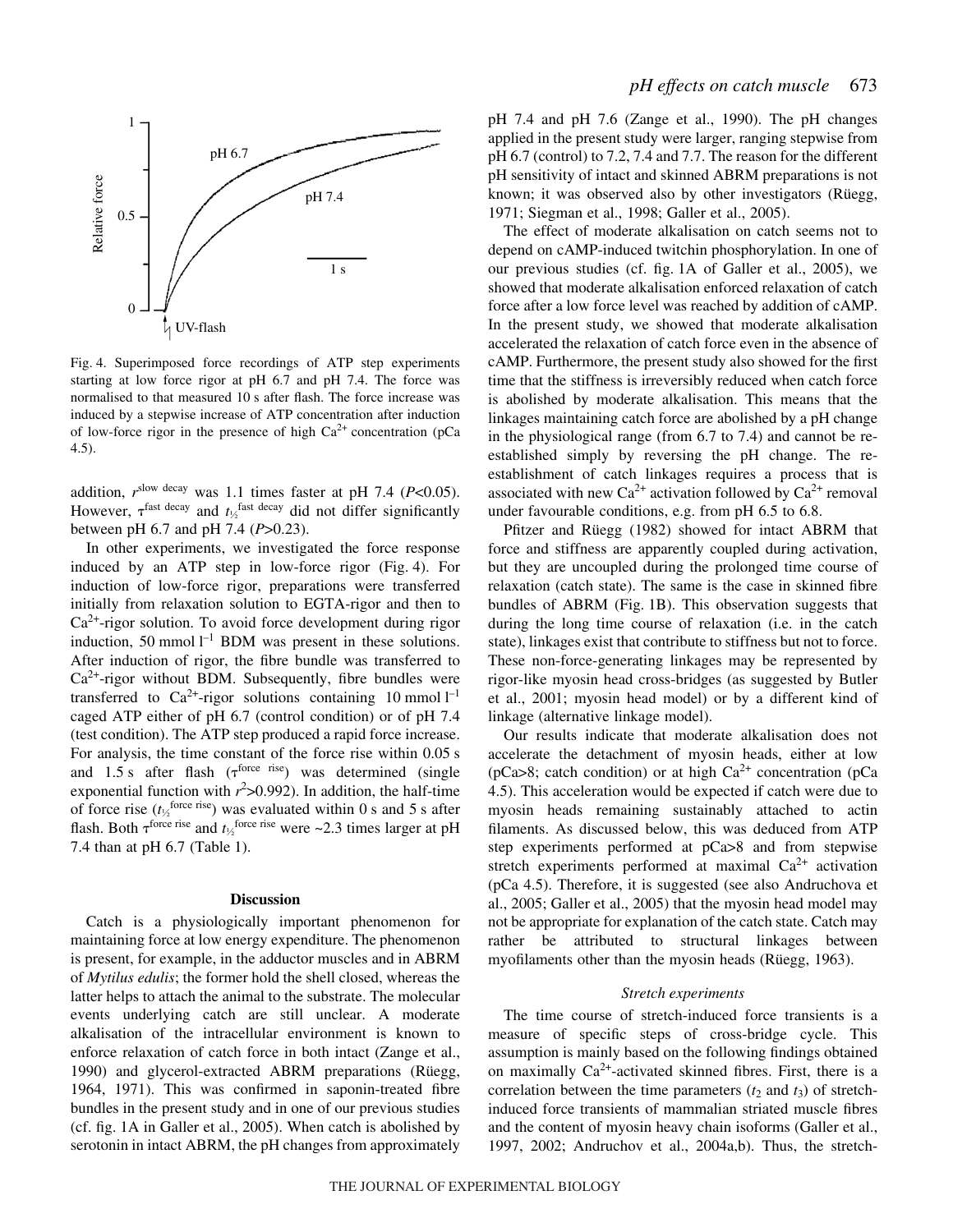induced force transients seem to be caused by a transient stretch-synchronisation of a group of myosin heads and, consequently, reflect kinetic properties of myosin heads during force-generating cycles. Second, the kinetics of the force transients depends on concentrations of phosphate, MgATP and MgADP (e.g. Kawai and Brandt, 1980; Kawai and Zhao, 1993). Based on the effects of MgATP and phosphate, it was concluded that the force decrease after stretch (time parameter *t*2) represents detachment of myosin heads following ATP binding (Kawai and Zhao, 1993). Moreover, it was concluded that the delayed force increase (time parameter  $t_3$ ) represents myosin reattachment and force generation prior to the release of phosphate (Saeki et al., 1991; Kawai and Zhao, 1993).

Our experiments show that moderate alkalisation of intracellular environment (pH 7.2–7.7) did not increase, but decreased, the rate of force decay following stepwise stretch of maximally  $Ca^{2+}$ -activated fibres, although catch force and stiffness were relaxed at these pH values. It can thus be concluded that a moderate alkalisation is not increasing but decreasing the rate of myosin head detachment. Moderate alkalisation caused an increase of both  $t_2$  and  $t_3$ , suggesting slower kinetics of both detachment and attachment of myosin heads.

# *ATP step experiments*

The force decay following an ATP step in high-force rigor is thought to represent the detachment of myosin heads (Goldman et al., 1984). On the other hand, the force rise following an ATP step in low-force rigor may not be determined only by myosin head attachment. Rather it may depend on the rates of the whole cross-bridge cycle. This is because an appreciable elasticity of the contractile apparatus is expanded during the force rise (Huxley et al., 1994; Wakabayashi et al., 1994), and this is most likely associated with more than one cross-bridge cycle. This is suggested by a recent study (Sleep et al., 2005) showing that the force increase in an ATP step experiment has the same kinetics as the force redevelopment following a period of isotonic shortening. The latter was shown to be correlated with ATPase activity (Brenner and Eisenberg, 1986). Therefore, it is likely that both the force redevelopment following a period of isotonic shortening and the force increase in ATP step experiments are determined by the rate of the whole cross-bridge cycle.

Moderate alkalisation did not affect the rate of initial rapid force decay (rapid phase) following an ATP step at high-force rigor ( $\tau^{\text{fast decay}}$ ,  $t_{\gamma}$ <sup>fast decay</sup>; Table 1). However, it increased the extent of the initial rapid relaxation  $(\Delta T^{\text{fast decay}})$  and it slightly accelerated the force decay during the subsequent slow relaxation phase  $(r^{\text{slow decay}};$  Table 1), both suggesting a decline of catch. Thus, it can be concluded that a moderate alkalisation, although it is releasing catch, does not accelerate myosin head detachment. If stretch experiments are compared with ATP step experiments, a discrepancy is observed. The force decay after stretch  $(t_2)$  was slowed by moderate alkalisation, whereas the force decay following an ATP step ( $\tau^{\text{fast decay}}$ ,  $t_{1/2}^{\text{fast decay}}$ ; Table 1) was not affected. There is no straightforward explanation for this discrepancy, but differences in the experimental conditions should be considered: the  $Ca^{2+}$ concentration is high in stretch experiments (pCa 4.5) but low in ATP step experiments (pCa>8). Furthermore, the concentration of MgATP was calculated to be  $\sim$ 4 mmol l<sup>-1</sup> in stretch experiments and  $\sim$ 1 mmol  $l^{-1}$  in ATP step experiments (Dantzig et al., 1998).

Moderate alkalisation (pH 7.4) decreased the rate of force rise ( $\tau^{\text{force rise}}$ ,  $t_{\frac{1}{2}}^{\text{force rise}}$ ) from low-force rigor following an ATP step. This corresponds to the decelerating effect of pH 7.4 on the stretch activation time parameter  $t_3$  (Table 1). The parameter  $t_3$  was slowed by a factor of  $\sim$ 1.6 (Table 1) whereas both  $\tau^{\text{force rise}}$  and  $t_1/\tau^{\text{force rise}}$  were slowed by a factor of ~2.3. Thus, it appears that moderate alkalisation decelerates the attachment of myosin heads.

The mechanism by which pH is able to affect myosin head attachment and detachment rates is not clear. Effects of pH on contractile properties were also found on other muscles. In skinned cardiac and skeletal muscle preparations, a moderate alkalisation produced an increase of maximum tension and  $Ca<sup>2+</sup>$  sensitivity (Ashley and Moisescu, 1977; Fabiato and Fabiato, 1978; Robertson and Kerrick, 1979; Chase and Kushmerick, 1988). By contrast, in some smooth muscles, opposite pH effects on maximum tension were observed (Spurway and Wray, 1987; Smith et al., 1998). For cardiac muscle and smooth muscle, troponin C (Ding et al., 1996) and tropomyosin (Yamaguchi et al., 1984), respectively, were considered as pH sensors, which influence actin–myosin interaction.

#### *Catch mechanism*

The myosin head model of catch implies that factors which induce catch relaxation are expected to accelerate myosin head detachment; on the other hand, factors that accelerate myosin head detachment are expected to induce relaxation of catch force. At this point, our studies revealed a mismatch of expectation and experimental observation. Twitchin phosphorylation (Siegman et al., 1998; Butler et al., 2001) induces relaxation of catch force but does not accelerate the rate of myosin head detachment (Andruchova et al., 2005). Likewise, the present study showed that moderate alkalisation of intracellular environment also induces relaxation of catch force but does not accelerate the rate of myosin head detachment as well. On the other hand, orthovanadate, phosphate and BDM accelerate myosin head detachment but do not influence the catch state (Galler et al., 2005). Summarizing, it appears that catch is not based on myosin heads remaining attached to actin filaments. Catch may rather depend on other myofilament interconnections that are abolished due to moderate alkalisation.

Our current ideas about the molecular mechanism underlying catch can be described as follows. Catch linkages are established while myosin heads are sustainably producing force. The contribution of these linkages to the maintenance of isometric force starts (or it becomes apparent) after detachment of force-generating myosin heads. Depending on the number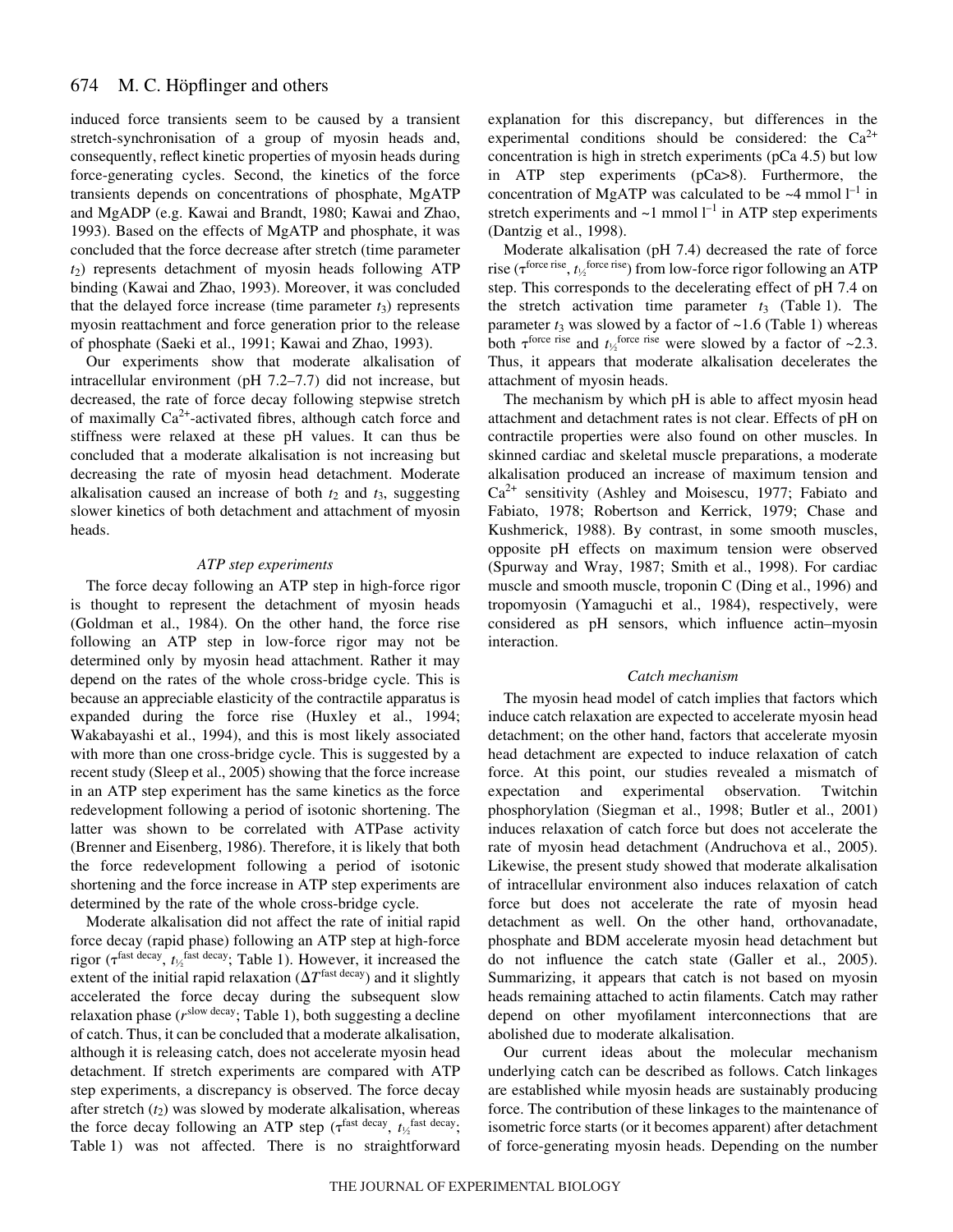of catch linkages, the force level after this detachment is high or low. The subsequent slow force relaxation characterizes abolishment (by detaching or yielding) of catch linkages. This view would lead to the following interpretation of the ATP step experiment shown in Fig. 3; the number of catch linkages is determined by the pH present before the flash-induced ATP step. This number is lower at pH 7.4 than at pH 6.7. The following ATP step leads to the detachment of forcegenerating myosin heads (rapid phase). The force level reached after this detachment is higher at pH 6.7, because more catch linkages were established at this pH. The subsequent slow phase of force decay is a little faster at pH 7.4 than at pH 6.7, because a moderate alkalisation favours the abolishment of catch linkages.

A number of observations confirm the assumption that the initial rapid and the subsequent slow phase of force decay (Fig. 3) are based on different structures:  $(1)$  the two phases exhibit totally different kinetics and, (2) as already mentioned above, the two phases are affected by the same factors (vanadate, BDM and phosphate; twitchin phosphorylation; moderate alkalisation) in different ways.

The results of our present study challenge, but do not exclude, the myosin head model of catch. For this model to be valid, unusual assumptions are necessary. It would have to be assumed that a moderate alkalisation accelerates myosin head detachment only in the presence, but not in the absence, of catch. This would imply that a moderate alkalisation would accelerate myosin head detachment at low (catch condition) but not at high  $Ca^{2+}$  concentration. Our findings contradict this idea, because no acceleration of myosin head detachment was found either at low  $Ca^{2+}$  (ATP step experiment) or at high  $Ca^{2+}$ concentrations (stretch experiments). Moreover, our stretch experiments at high  $Ca^{2+}$  concentration suggest that moderate alkalisation induces a deceleration rather than an acceleration of myosin head detachment. If the myosin head model of catch is still valid, factors other than  $Ca^{2+}$  have to be responsible for switching between a pH-sensitive and a pH-insensitive state of myosin head detachment.

As more extensively discussed by Galler et al. (2005), there are some structural hints in favour of the alternative linkage model of catch. Electron micrographs showed visible interconnections of adjacent thick filaments that seem to be formed by distinct projections (Sobieszek, 1973; Takahashi et al., 2003). These interconnections are much more frequent during catch (Takahashi et al., 2003). Therefore, they could be involved in force maintenance during catch. Twitchin could be the structure interconnecting the thick filaments (Mukou et al., 2004). This is supported by a study on isolated proteins (Shelud'ko et al., 2004) that showed that twitchin of mollusc muscles can aggregate with F-actin of rabbit skeletal muscle. This aggregation is diminished when twitchin is phosphorylated. It is plausible to speculate that twitchin spans from one myosin filament to a neighbouring one while contacting adjacent actin filaments. A moderate alkalisation (and twitchin phosphorylation) could be able to abolish the twitchin interconnections, resulting in the termination of catch.

In summary, the results of our work provide further evidence for the view that catch may be due to interconnections between myofilaments other than the myosin heads. The most likely candidate for these interconnections is the large, titin-like protein twitchin. Moderate alkalisation abolishes these interconnections, which results in rapid relaxation of catch force.

The work was supported by a grant of the Austrian Science Foundation (FWF-P16709-B09) and the South Tyrolean Sparkasse.

#### **References**

- **Achazi, R. K., Dolling, B. and Haakshorst, R.** (1974). 5-HT-induced relaxation and cyclic AMP in a molluscan smooth muscle. *Pflügers Arch. Eur. J. Physiol.* **349**, 19-27.
- **Andruchov, O., Andruchova, O., Wang, Y. and Galler, S.** (2004a). Kinetic properties of myosin heavy chain isoforms in mouse skeletal muscle: Comparison with rat, rabbit and human and correlation with amino acid sequence. *Am. J. Physiol.* **287**, C1725-C1732.
- **Andruchov, O., Wang, Y., Andruchova, O. and Galler, S.** (2004b). Functional properties of skinned rabbit skeletal and cardiac muscle preparations containing  $\alpha$ -cardiac myosin heavy chain. *Pflügers Arch. Eur. J. Physiol.* **448**, 44-53.
- **Andruchova, O., Höpflinger, M. C., Andruchov, O. and Galler, S.** (2005). No effect of twitchin phosphorylation on the rate of myosin head detachment in molluscan catch muscle: are myosin heads involved in the catch state? *Pflügers Arch. Eur. J. Physiol*. **450**, 326-334.
- **Arner, A., Goody, R. S., Rapp, G. and Rüegg, J. C.** (1987). Relaxation of chemically skinned guinea pig taenia coli smooth muscle from rigor by photolytic release of adenosine-5'-triphosphate. *J. Muscle Res. Cell Motil.* **8**, 377-385.
- **Ashley, C. C. and Moisescu, D. G.** (1977). Effect of changing the composition of the bathing solutions upon the isometric tension-pCa relationship in bundles of crustacean myofibrils*. J. Physiol. Lond.* **270**, 627- 652.
- **Brenner, B. and Eisenberg, E.** (1986). Rate of force generation in muscle: correlation with actomyosin ATPase activity in solution. *Proc. Natl. Acad. Sci. USA* **83**, 3542-3546.
- **Butler, T. M., Narayan, S. R., Mooers, S. U., Hartshorne, D. J. and Siegman, M. J.** (2001). The myosin cross-bridge cycle and its control by twitchin phosphorylation in catch muscle. *Biophys. J*. **80**, 415-426.
- **Chase, P. B. and Kushmerick, M. J.** (1988). Effects of pH on contraction of rabbit fast and slow skeletal muscle fibers. *Biophys. J*. **53**, 935-946.
- **Chick, J. J. and Stephenson, D. G.** (1995). The effect of temperature on contractile activation of intact and chemically skinned 'catch' muscle fibre bundles of Mytilus edulis. *J. Muscle Res. Cell Motil.* **16**, 285-294.
- **Cornelius, F.** (1980). The regulation of tension in a chemically skinned molluscan smooth muscle: effect of  $Mg^{2+}$  on the Ca<sup>2+</sup>-activated tension generation. *J. Gen. Physiol.* **75**, 709-725.
- **Cornelius, F.** (1982). Tonic contraction and the control of relaxation in a chemically skinned molluscan smooth muscle. *J. Gen. Physiol*. **79**, 821-834.
- **Dantzig, J. A., Higuchi, H. and Goldman, Y. E.** (1998). Studies of molecular motors using caged compounds. *Meth. Enzymol*. **291**, 307-348.
- **Ding, X. L., Akella, A. B., Sonnenblick, E. H., Rao, V. G. and Gulati, J.** (1996). Molecular basis of depression of  $Ca^{2+}$  sensitivity of tension by acid pH in cardiac muscles of the mouse and the rat. *J. Card. Fail*. **2**, 319-326.
- **Fabiato, A. and Fabiato, F.** (1978). Effects of pH on the myofilaments and the sarcoplasmic reticulum of skinned cells from cardiac and skeletal muscles. *J. Physiol. Lond.* **276**, 233-255.
- **Funabara, D., Watabe, S., Mooers, S. U., Narayan, S., Dudas, C., Hartshorne, D. J., Siegman, M. J. and Butler, T. M.** (2003). Twitchin from molluscan catch muscle: primary structure and relationship between site-specific phosphorylation and mechanical function. *J. Biol. Chem.* **278**, 29308-29316.
- **Gagelmann, M., Güth, K. and Rüegg, J. C.** (1984). Stretch induced tension rise in a molluscan smooth muscle skinned by freeze drying. *J. Comp. Physiol.* **154**, 187-189.
- **Galler, S. and Hilber, K.** (1994). Unloaded shortening of skinned mammalian